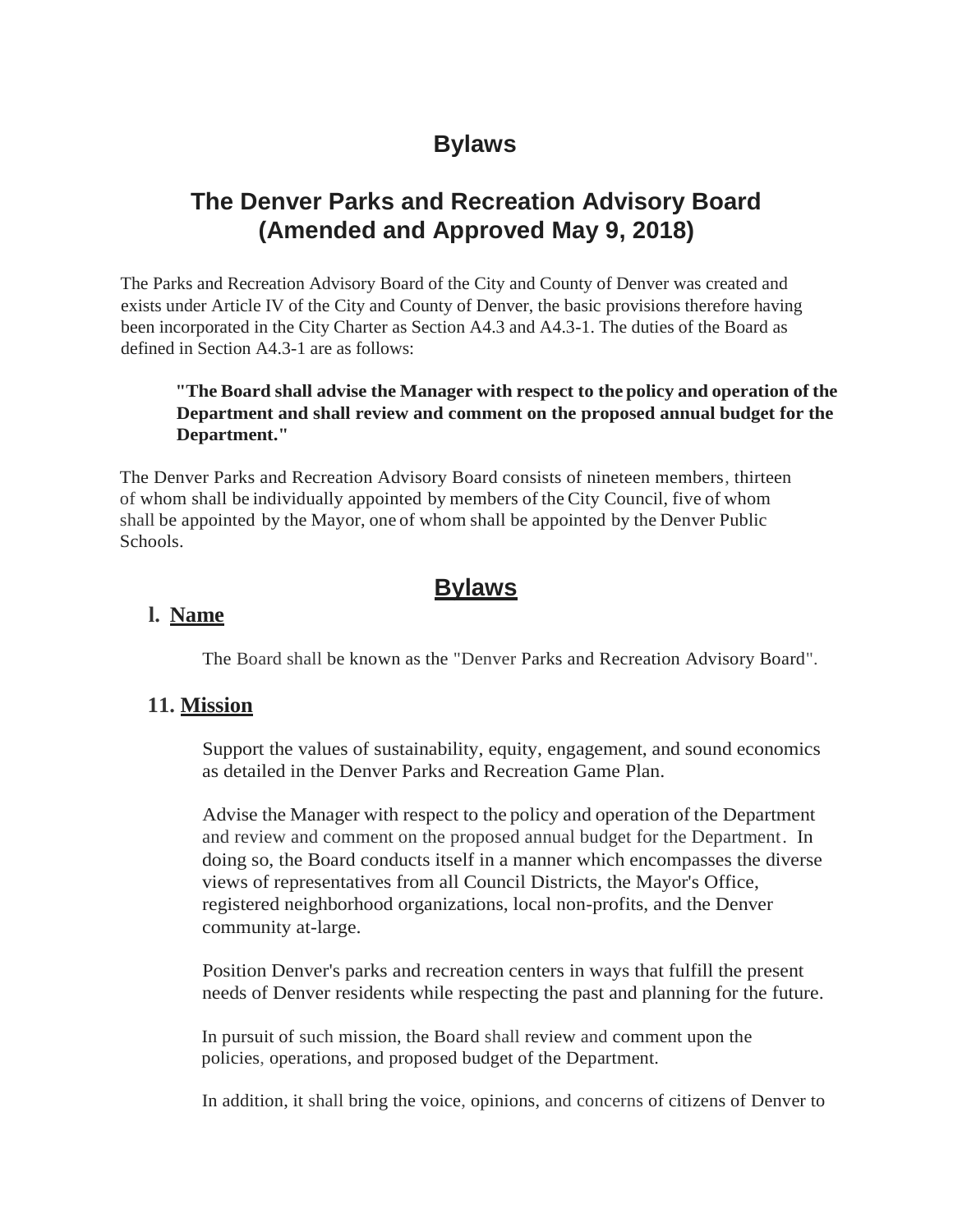the Manager in matters regarding planning, proposed change and use of the Parks and Recreation system.

#### **III. Membership**

The membership of the Board shall consist of nineteen members who have been appointed from time to time by their appropriate appointing authorities.

### **IV. Governance**

Section 1. The general management of the affairs of the Denver Parks and Recreation Advisory Board shall be vested in the members of the Board.

Section 2. The officers of the Executive Board shall consist of the President, Vice President and a Secretary. The officers shall perform duties designated in Article V.

## **V. Duties of Officers**

**Section <b>l.** The officers of the Executive Board shall consist of a President, Vice-President and Secretary.

**Section 2. President.** The President shall be the head of the Board. He or she shall preside at all meetings of the Board and shall have all the general powers and duties which are usually vested in the office of President or Chairperson of Boards of non-profit corporations; including, but not limited to the power to appoint committees from among the members as he or she may decide are appropriate to assist in the affairs of the Board, and to appoint such committees as may be established by a resolution of the Board at any regular or special meeting where such resolutions may be proper.

The President shall authorize calls for any special meetings either on his or her own initiative or on the resolution of the Board. The President is also a member of the Board with full voice participating in all matters and shall have the right to vote independently of whether or not there is a tie vote. The President shall be an ex-officio member of all committees.

The President may represent the Board at any and all City Council sub-committee, full council meetings, community meetings or public hearings to present the advice of the Denver Parks and Recreation Advisory Board. The President may appoint other members of the executive committee or the Board at large to represent the Denver Parks and Recreation Advisory Board at such meetings as described above.

**Section 3. Vice-President.** The Vice-President shall have all the powers and authority and perform all of the functions and duties of the President in the absence or death of the President or his or her inability to perform the duties of the President.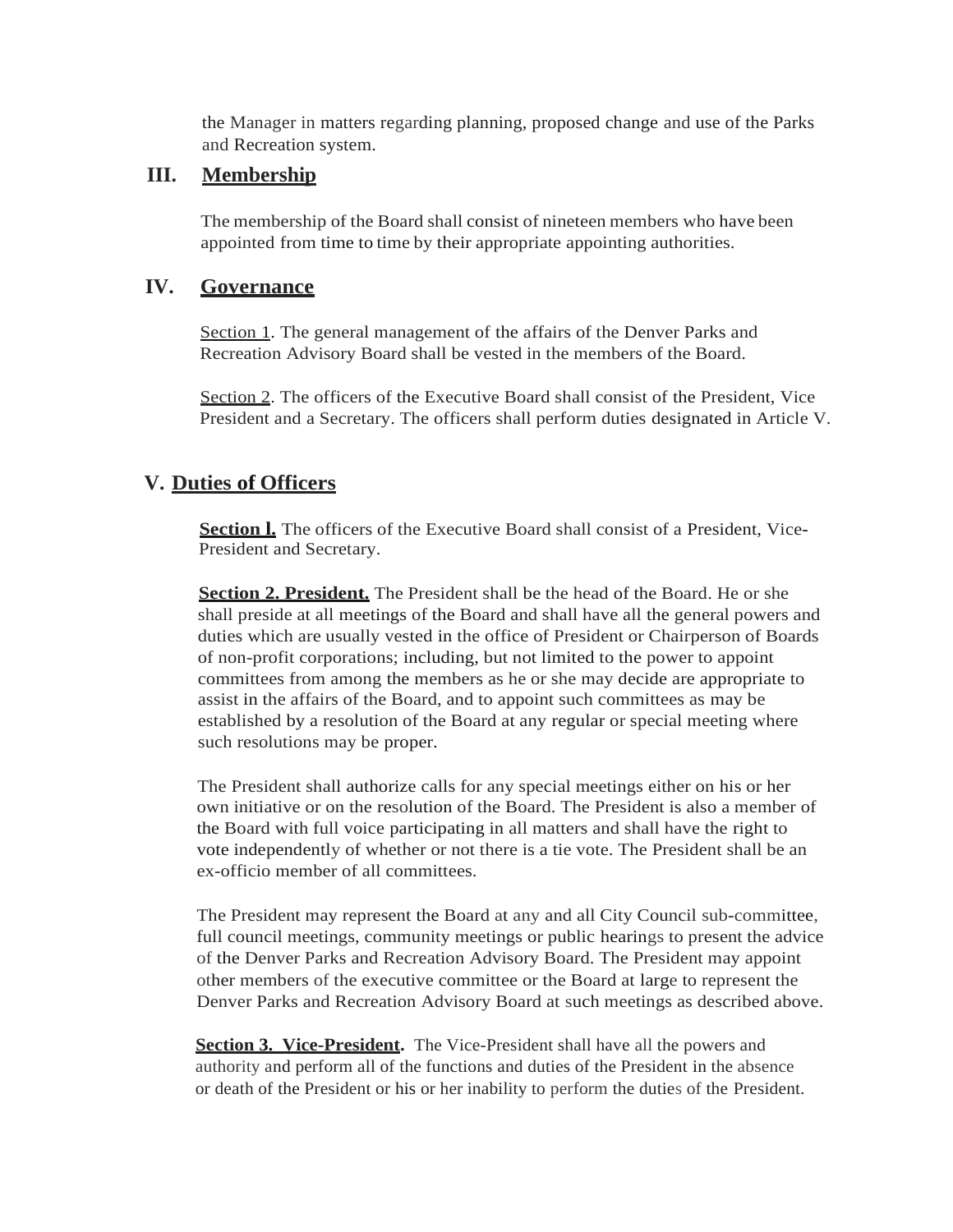**Section 4. Secretary.** The Secretary shall keep the minutes of all meetings of the Board. Such duties may be delegated to a staff member. The Secretary will ensure that all meeting minutes are posted in a timely manner on the Denver Parks and Recreation website. The Secretary will report to the President any board members whose attendance is not in good standing as described in Article VI, Section 5. The Secretary will validate a quorum was met at all Board meetings.

#### **VI. Meetings**

**Section** *l.* **Regular Meetings.** A regular monthly meeting of the Board shall be held one day per month at a site designated by the President or by affirmative vote of the Board. The agenda of such meeting shall be posted on the Denver Parks and Recreation website prior to the date of each meeting.

**Section 2. Special Meetings.** Special meetings of the Board may be held at any time. A call for such meetings shall be issued by the President or by the written request of not less than ten members of the Board for the purpose of transacting business specifically stated in such call. The notice of the special meeting may be issued by electronically, by telephone or by mail; but in any event, the purpose of the special meeting shall be stated to each member. No business other than thatset forth in the call for the special meeting shall be transacted at the special meeting.

**Section 3. Annual Meetings.** The Annual Meeting of the Denver Parks and Recreation Advisory shall be held once per year at a time and site designated by the President or by an affirmative vote of the Board. At the Annual Meeting, the officers of the Board shall be elected for the ensuing year to serve until their respective successors have been elected and qualified.

At least thirty (30) days prior to the Annual meeting, the President shall appoint a nominating committee consisting of at least three to five members of the Board to report at the Annual Meeting the slate of nominees for the respective officer positions. Other nominations may be made from the Board at the Annual Meeting. Officers shall be elected by majority vote.

**Section 4. Ouorum.** A quorum for the transaction of business shall consist of the majority of the Board members plus one. Board members that have missed four or more meetings will not be counted for the purposes of a quorum. It shall be the responsibility of the Secretary, or in the Secretary's absence the President, to determine what number constitutes a quorum at each meeting. If upon call of a regular or special meeting less than ten members adopt any resolution, such action shall be valid, notwithstanding the absence of a quorum, if the majority of the quorum of the Board ratifies and approves such action in writing prior to or at the next regular meeting of the Board. The President can also rescind the requirement of a quorum through the use of Roberts Rules of Order for any regular or special